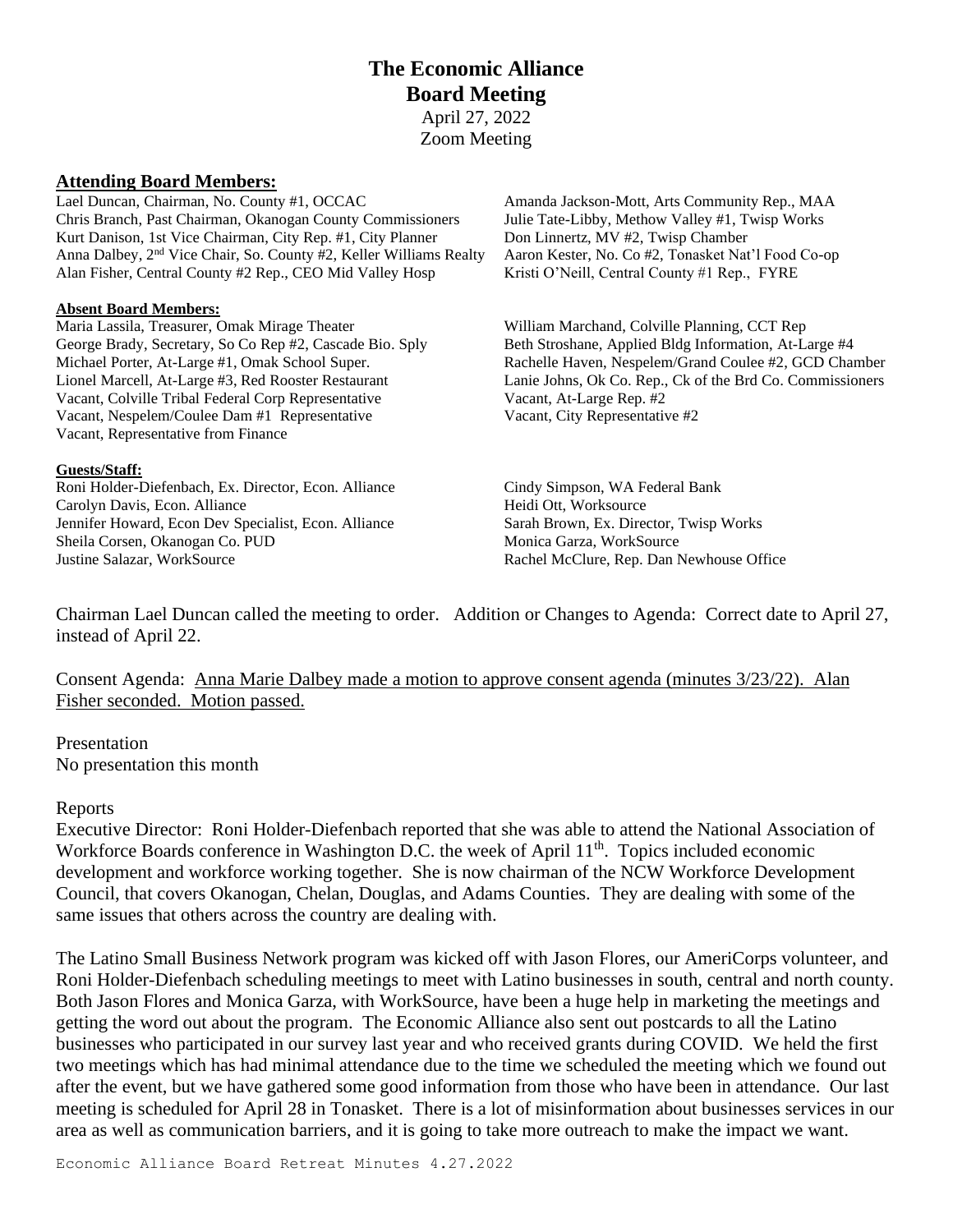Roni Holder-Diefenbach also did the first in a series of Business 101 "Interview with the Expert". This was held via Facebook Live and was held with a representative with Washington Federal to discuss financing for small businesses. It is recorded and Jason Flores was able to also do the interview in Spanish. These short interviews will be uploaded on YouTube for people to access later if they want. The next interview will be with marketing professional, Jenn Tate with Earth and Sky Studios. Also lined up are Aleesha Roedel to discuss government contracting and attorney Bess Derting to discuss legal aspects for a business. We also hope to have someone speak about cottage industries from the Public Health District. We are also in discussions with Roxanne Best to do some classes in person on business startup.

Roni Holder-Diefenbach reported that the work with the county's USDA grant for the Loomis Fire District has been completed. A final community meeting was held in Loomis with the consultant and a follow up meeting with the County Commissioners was held to present the final feasibility study. The Economic Alliance will continue to work with the county to close out the contract and with the Loomis Fire District to strategize the next steps.

Financials: Roni Holder-Diefenbach reported that we still do not have a signed contract with the SBDC for 2022, hopefully will have one by June. The funds that show on the financial under SBDC are from last quarter of 2021. We are continuing to build up or reserve funds. Roni Holder-Diefenbach will be submitting another billing to USDA at the end of the month. Our financial situation looks good right now. Roni Holder-Diefenbach had an interview with the Community Foundation yesterday about a grant that would be for operations of the Economic Alliance.

Business Education: Jennifer Howard reported that she has been trying to attend more Chamber meetings. She was in Grand Coulee Dam last week and also attended the Okanogan and Omak Chambers. She is still reaching out to local businesses regarding the classes for the Small Business Resource & Technology Center that take place each Tuesday at 9:00 a.m. She did make some changes and is now offering the classes on Thursday evening also. She can also do a one-on-one teaching if someone wants. She has also been showcasing one vacant building a week on the Economic Alliance web site and on social media. The Economic Alliance's Small Business Resource and Technology Center also has equipment for businesses to check out if they would like.

Infrastructure Committee: Roni Holder-Diefenbach reported that the committee was not able to meet this month but will meet in May to discuss the updated application. They hope to have the application broken down, so the cities know what they are requesting. We will start to accept application in August.

Vacant Building Subcommittee: Next meeting is scheduled for April 28, 10:00 via Zoom. Don Linnertz reported that his portion of the subcommittee are working on how to market the empty buildings and creating tools that owners can use if they want to market their building. George Brady has suggested fining building owners when they are not doing anything with their building. Fines would start out small and increase when there is no response or activity on the site. Need something to give owners an incentive to get their building rented or leased or at least clean it up.

Roni Holder-Diefenbach reported on the Oroville's Downtown Strategies downtown plan. There were recommendations to set-aside 3 - 5% of the ARPA dollars for economic development. There are suggestions to do a matching program for business owners to fix up their buildings and do façade improvements. The cities concern was they were not sure how it would be sustained after the ARPA funds were depleted. There is a need to educate the community on the reasons to take care of the downtown area. Julie Libby Tate has created a brochure that business owners could use. Jennifer Howard had posted the Chesaw Bar & Grill on social media and got an immediate response from someone that is interested. We need to make sure we let people know that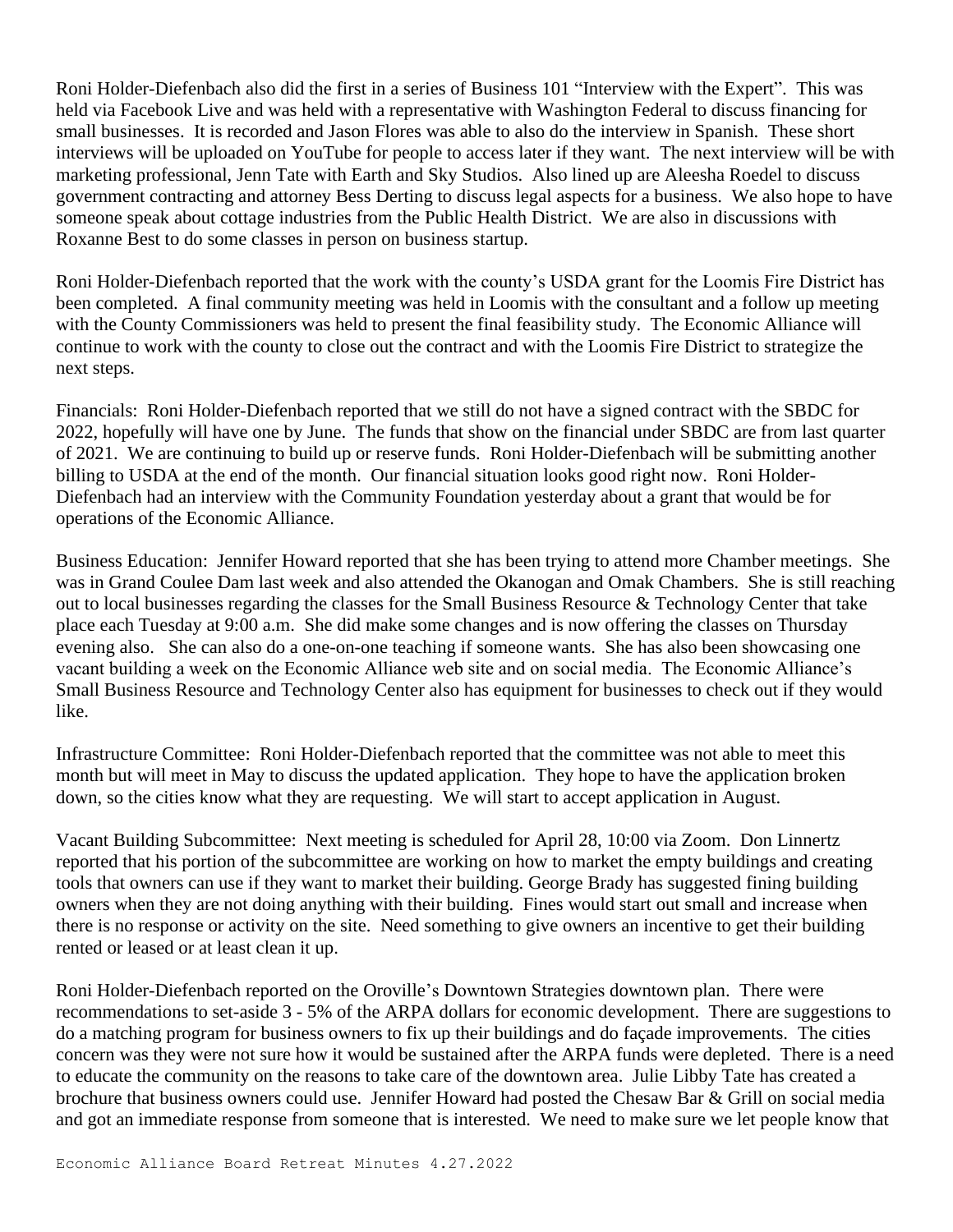the Economic Alliance is not a real estate agent and do not sell properties. Chris Branch reported that he met with the city of Okanogan regarding Homelessness and vacant buildings.

# **Motions**

Roni Holder-Diefenbach reported that she has been working on Board member recruitment. Cindy Simpson with Washington Federal Bank in Omak and Rob Gillespie with the city of Okanogan, both attended last month's Board meeting. Mr. Gillespie was unable to attend today's meeting. Kurt Danison made a motion to seat Cindy Simpson to the current vacant Financial Representative position (expires in 2023) and Rob Gillespie to the current vacant City Representative #2 position (expires in 2022). Anna Marie Dalbey seconded. Motion passed.

We still have the At-Large #2 position, the Nespelem/Coulee Dam #1 position, and the representative from CTFC vacant.

# Discussion

Broadband Grant: Roni Holder-Diefenbach reported that they are still meeting monthly and are waiting on a couple of grant sources. The CCT said they could possibly have funds available to continue to work with the consultants to keep the work going. The current grant will be complete in April or May. The Okanogan Electric Co-op is also still working with their consultant.

CERB Board Position: Roni Holder-Diefenbach reported that she has applied for a position on the Community Economic Revitalization Board (CERB), this would be to replace George Brady, who has been on the Board for six years. George Brady felt it was very important to maintain someone from our area on this Board.

**Contracts** No updates.

Kurt Danison made a motion to adjourn the meeting. Anna Dalbey seconded. Motion passed.

Meeting adjourned 12:08.

Next meeting is scheduled for May 25, 2022 via zoom

Respectfully submitted,

Carolyn Davis